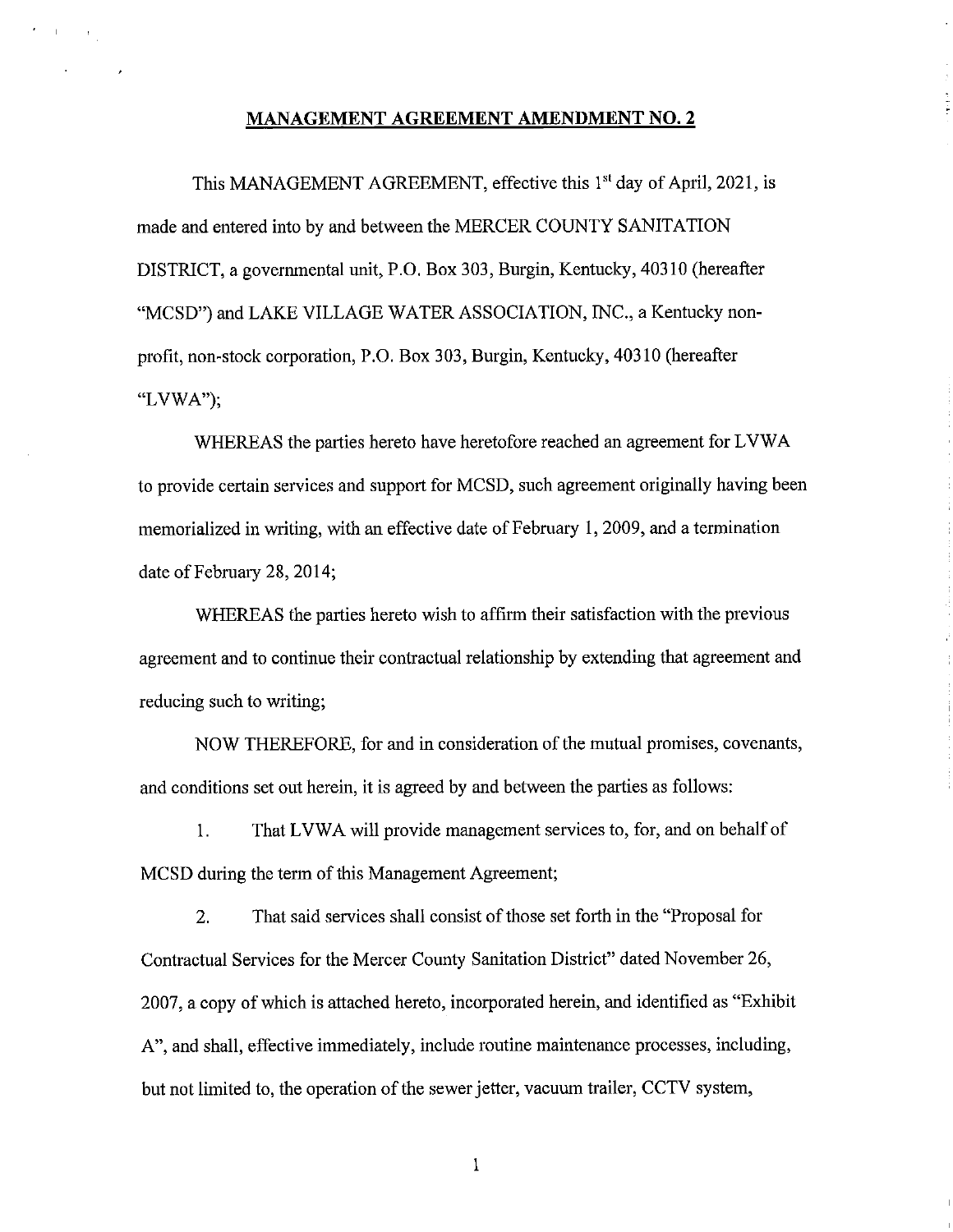installation of sewer taps, pump station maintenance, residential grinder pump maintenance and assistance with routine maintenance of the wastewater treatment plants owned by MCSD.

 $\sim 20\%$ 

3. That LVWA shall provide said services for a period of five (5) years, beginning April 1, 2021, and ending on March 31, 2026;

4. That either party may terminate this Management Agreement, for any reason or for no reason, upon sixty (60) days written notice to the other party.

5. That, if neither party terminates this Management Agreement on or prior to the expiration of the five (5) year service period referenced in paragraph 3 above, this Management Agreement shall automatically renew under the terms outlined herein for additional periods of five (5) years, until one or both parties choose to elect to terminate or renegotiate the Management Agreement.

6. That MCSD shall compensate L VW A for the provision of the aforementioned services at the rate of \$40,000.00 per year, to be increased annually at the rate of 3.5% for each year thereafter, same to be paid in equal monthly installments. Each of said monthly payments shall be made on or before the first day of each month, with the first such installment being due July 1, 2021.

7. That MCSD shall compensate L VWA for costs and expenses incurred and not contemplated by the terms of Exhibit A upon presentation of invoices for same and approval by MCSD.

8. That this Management Agreement and each and every provision herein shall be binding upon and shall inure to the benefit of the parties hereto, their respective successors, heirs, and assigns.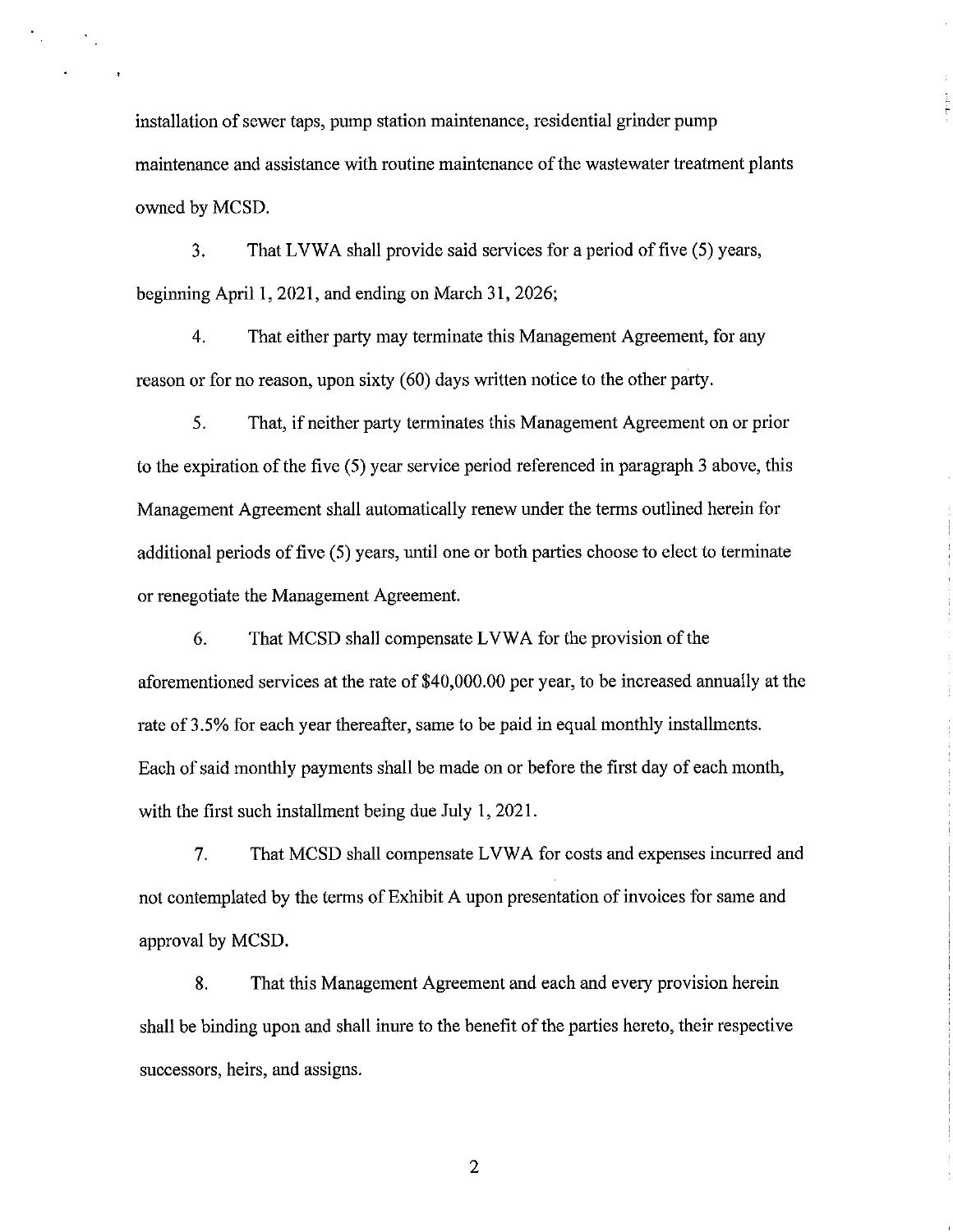9. That this Management Agreement contains the entire agreement between the parties with respect to the subject matter hereof.

**IN WITNESS WHEREOF,** this Management Agreement has been executed by the parties hereto to duplicate originals hereof.

# **MERCER COUNTY SEWER DISTRICT**

 $\frac{A_{\text{max}}}{\text{AUTHORIZED OFFICER}}$ 

# **LAKE VILLAGE WATER ASSOCIATION, INC.**

By: WITHORIZED OFFICER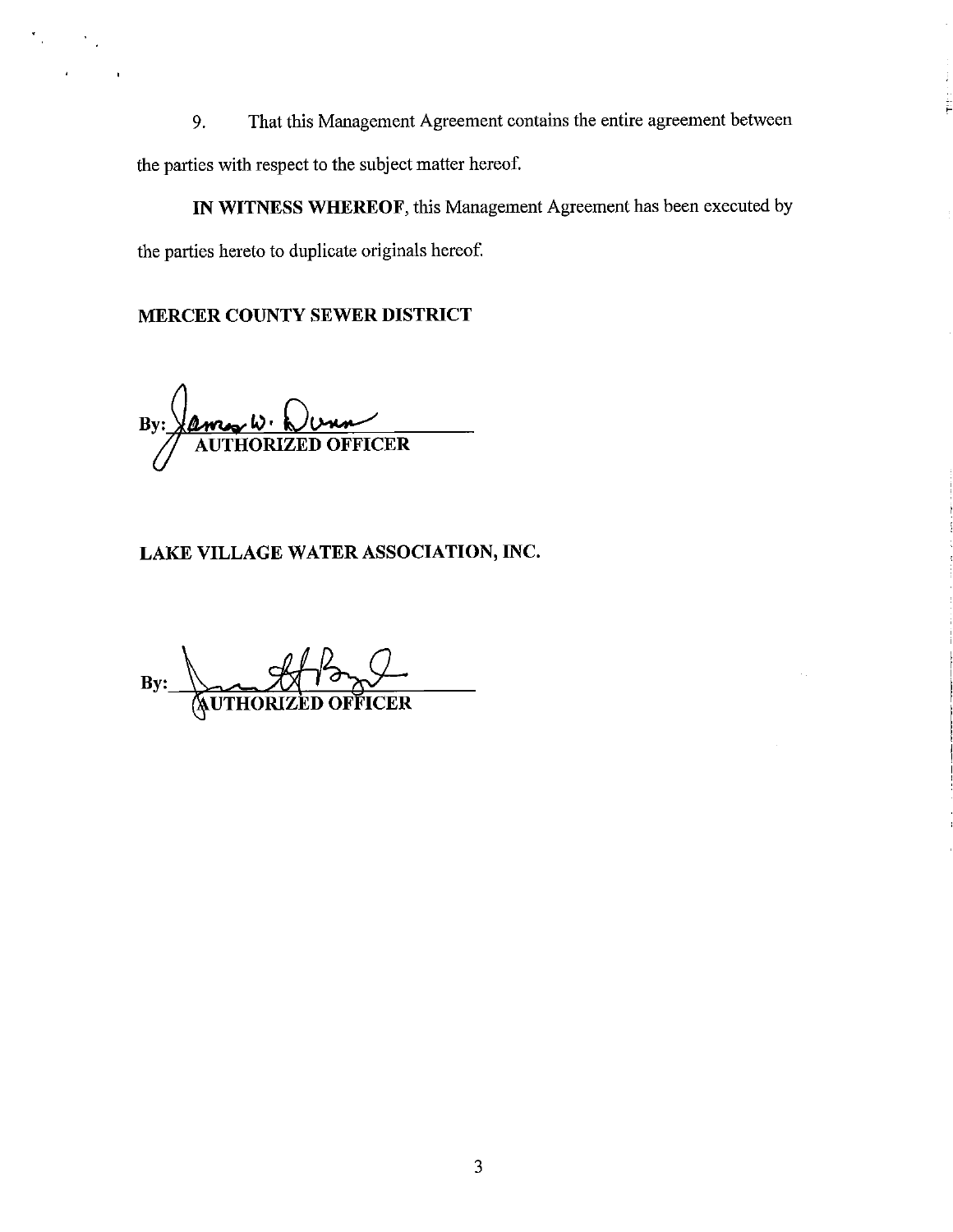### **MANAGEMENT AGREEMENT**

المحاسبين والمحافظ 

> This MANAGEMENT AGREEMENT, effective this 1<sup>st</sup> day of March, 2014, is made and entered into by and between the MERCER COUNTY SANITATION DISTRICT, a governmental unit, P.O. Box 303, Burgin, Kentucky, 40310 (hereafter "MCSD") and LAKE VILLAGE WATER ASSOCIATION, INC., a Kentucky nonprofit, non-stock corporation, P.O. Box 303, Burgin, Kentucky, 40310 (hereafter "LVWA");

WHEREAS the parties hereto have heretofore reached an agreement for LVWA to provide certain services and support for MCSD, such agreement originally having been memorialized in writing, with an effective date of February 1, 2009, and a termination date of February 28, 2014;

WHEREAS the parties hereto wish to affirm their satisfaction with the previous agreement and to continue their contractual relationship by extending that agreement and reducing such to writing;

NOW THEREFORE, for and in consideration of the mutual promises, covenants, and conditions set out herein, it is agreed by and between the parties as follows:

1. That LVWA will provide management services to, for, and on behalf of MCSD during the term of this Management Agreement;

2. That said services shall consist of those set forth in the "Proposal for Contractual Services for the Mercer County Sanitation District" dated November 26, 2007, a copy of which is attached hereto, incorporated herein, and identified as "Exhibit **A";** 

I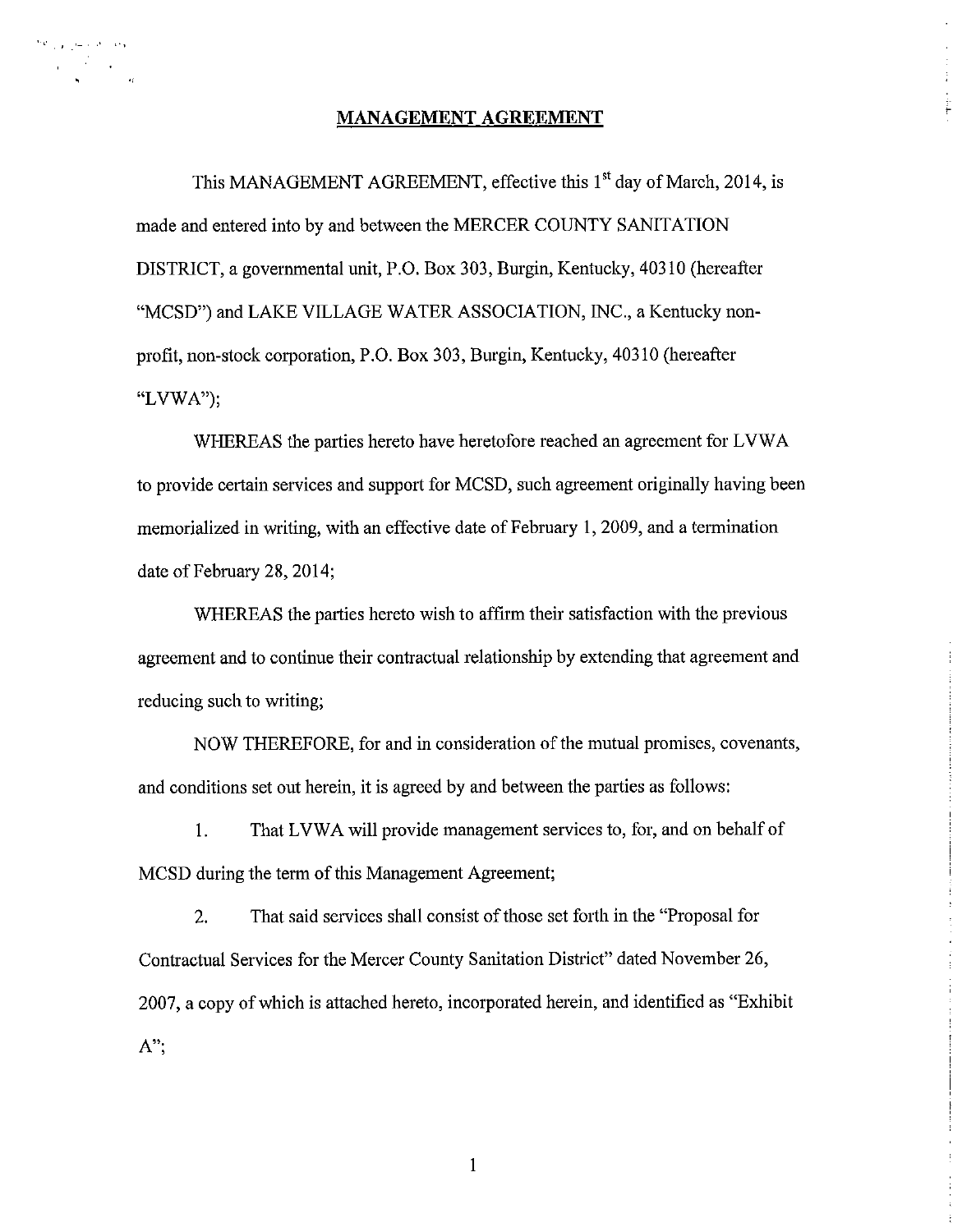3. That LVWA shall provide said services for a period of five (5) years, beginning March 1, 2014, and ending on February 28, 2019;

Estimate Constitution

r

4. That either party may terminate this Management Agreement, for any reason or for no reason, upon sixty (60) days written notice to the other party.

5. That, if neither party terminates this Management Agreement on or prior to the expiration of the five (5) year service period referenced in paragraph 3 above, this Management Agreement shall automatically renew under the terms outlined herein for additional periods of five (5) years, until one or both parties choose to elect to terminate or renegotiate the Management Agreement.

6. That MCSD shall compensate LVWA for the provision of the aforementioned services at the rate of \$25,000.00 per year, same to be paid in twelve (12) equal monthly installments of \$2,083.33. Each of said monthly payments shall be made on or before the first day of each month, with the first such installment being due April 1, 2014.

7. That MCSD shall compensate LVWA for costs and expenses incurred and not contemplated by the terms of Exhibit A upon presentation of invoices for same and approval by MCSD.

8. That this Management Agreement and each and every provision herein shall be binding upon and shall inure to the benefit of the parties hereto, their respective successors, heirs, and assigns.

9. That this Management Agreement contains the entire agreement between the parties with respect to the subject matter hereof.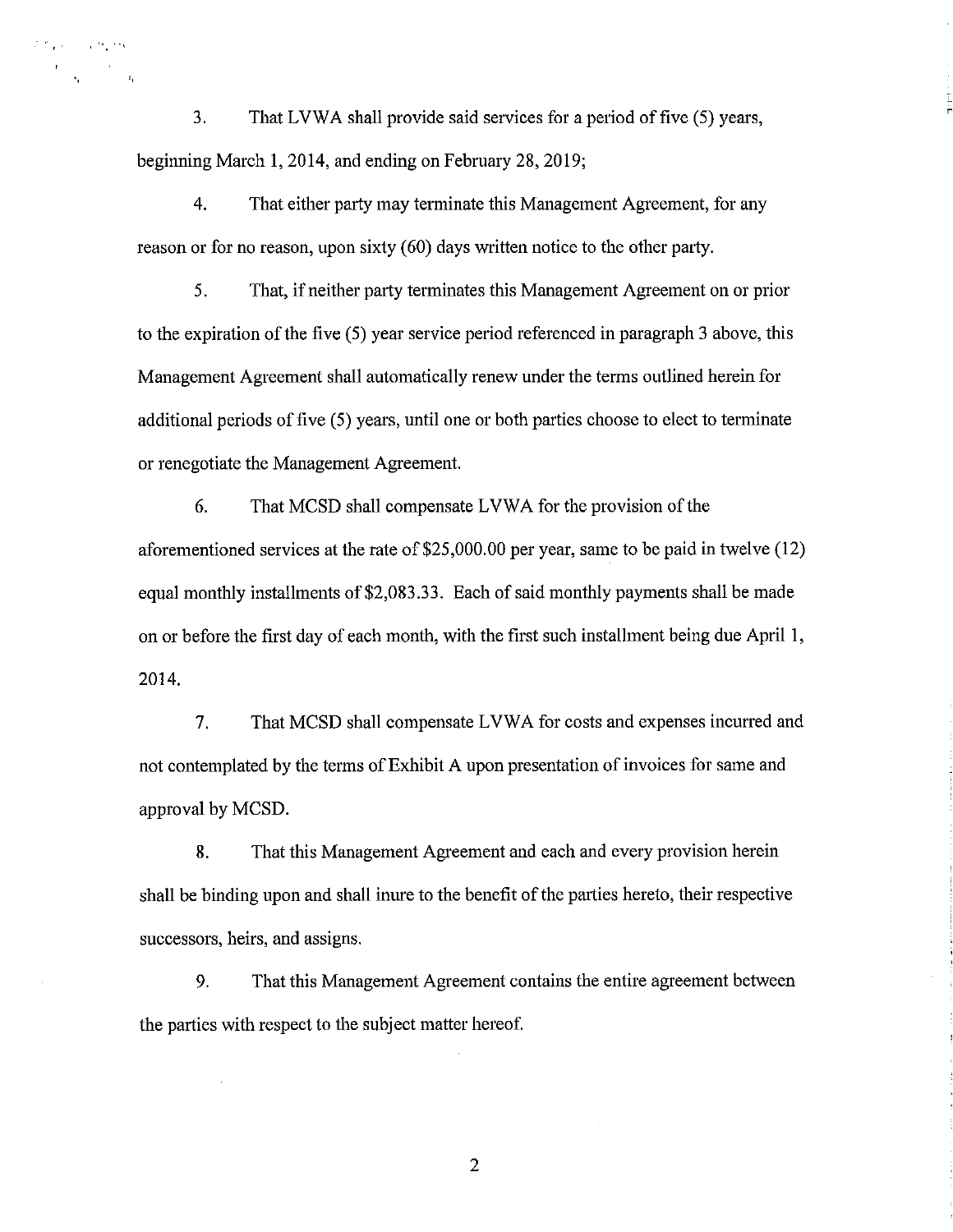**IN WITNESS WHEREOF,** this Management Agreement has been executed by

the parties hereto to duplicate originals hereof.

"I.

 $\hat{\mathbf{r}}$ 

**MERCER COUNTY SEWER DISTRICT** 

**By:**  AUTHORIZED OREICER

# **LAKE VILLAGE WATER ASSOCIATION, INC.**

By: **Web** By: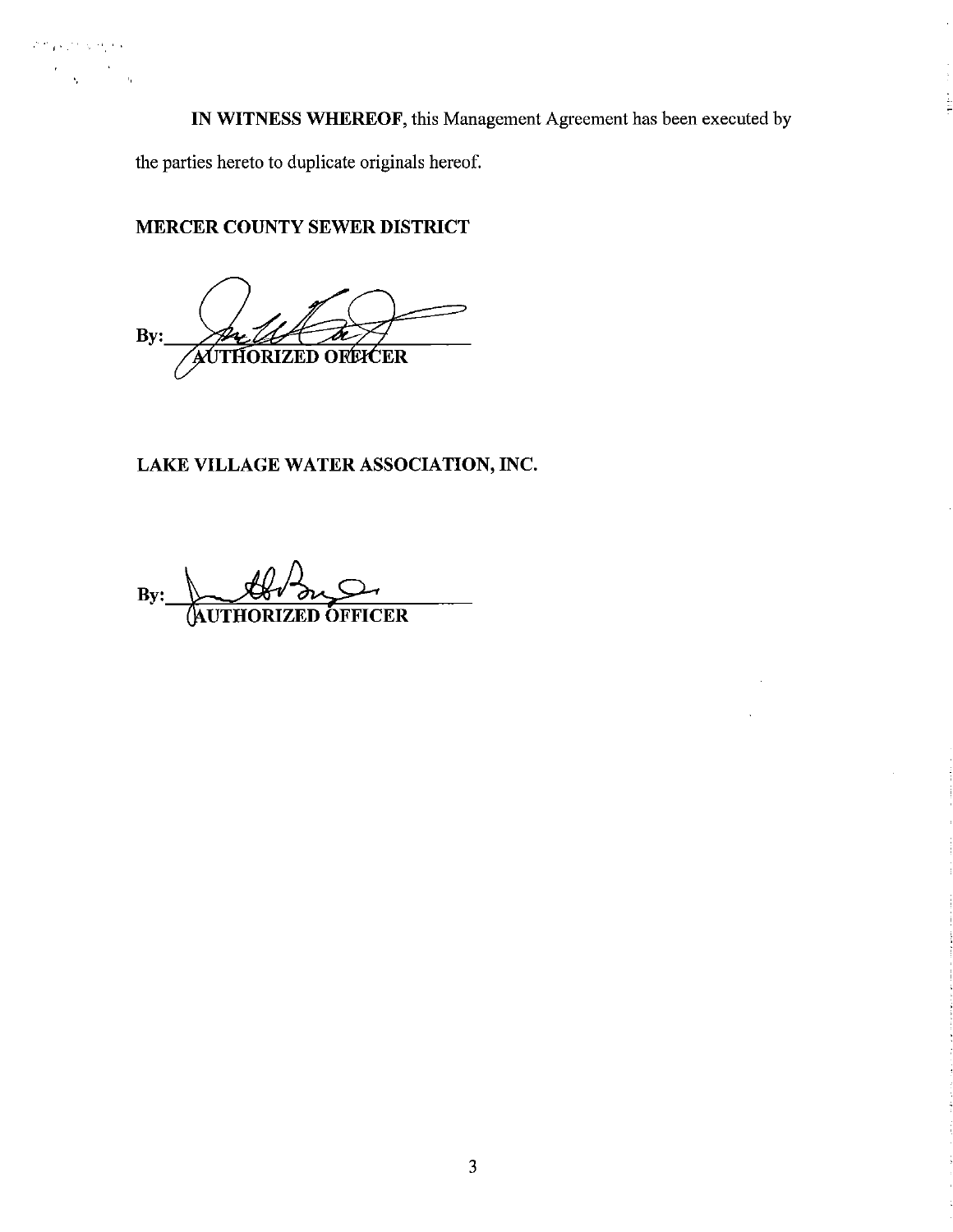# **Lake Village Water Association, Inc. 801 Pleasant Hill Drive P.O. Box303 Burgin, Kentucky 40310**

### November 26, 2007

## Proposal for Contractual Services for the Mercer County Sanitation District

#### *Management:*

and the property of the  $\mathcal{F}^{\mathcal{A}}_{\mathcal{A}}(\mathcal{A})$ 

> The LVWA General Manager will provide managerial services for the MCSD in all aspects of daily operations. The General Manager will coordinate and oversee billing and bookkeeping practices. Furthermore, the managerial services will include establishing a budget and maintaining the budget throughout the fiscal year. The General Manager, along with the LVWA Board of Directors will approve and sign a monthly deposit from the Association to the Sanitation District for sewer revenue collected within the previous month. The General Manager will also coordinate daily, the needs of the District and the customers in the service area. All compliance with the KDOW will be the responsibility of the General Manager as well. All communication with District Engineers will be the responsibility of the General Manager. All bills and invoices will be collected through the month and approved and paid by the MCSD Commissioners. A detailed list of duties is listed below:

- 1. Coordinate day to day operations with office staff.
- 2. Coordinate maintenance operations with contractor when needed.
- 3. Contact person for KDOW, EPA, RD and KRWA.
- 4. Consult with attorney on matters requiring legal opinion.
- 5. Consult with engineers on operational procedures.
- 6. File monthly operating reports.
- 7. Assist office personnel upon request.
- 8. Respond to customer complaints and questions.
- 9. Arrange customer payment plans.

10. Attend Board Meetings (LVWA & MCSD) and provide Board with pertinent information.

11. Monitor system for compliance with DOW and EPA regulations.

- 12. Monitor the financial condition of District.
- 13. Monitor system facilities condition and adequacy.
- 14. Contact person for BUD.
- 15. Attend special meetings, such as BGADD and KRWA.
- 16. Obtain DOT Encroachment Permits as needed.
- 17. Responsible for the overall safe, legal and efficient organization and operation of the District's business.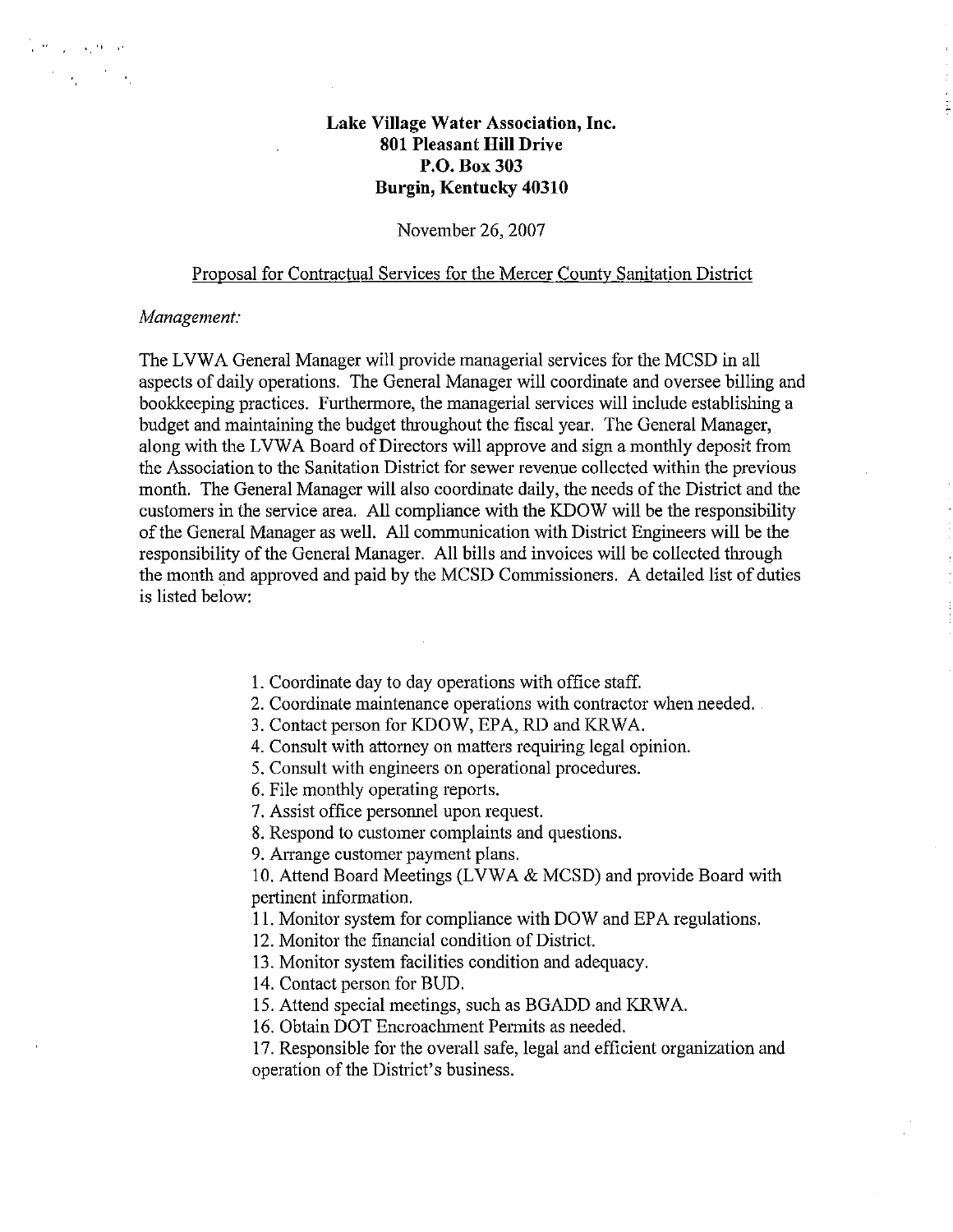### *Secretarial:*

LVWA will also provide secretarial services for the MCSD as well. These services will include most aspects of customer service with the exception of those performed by the General Manager. In addition to customer service, all work associated with billing will be performed by the Office Manager, while bookkeeping and work orders will be shared by the General Manager and Office Manager. The work performed will be tracked in computer based accounting software, comparable to "Quick Books". This software will track accounts receivable, accounts payable and the annual budget for the District.

- I. Receive and post payments.
- 2. Make daily and monthly deposits
- 3. Answer phone.
- 4. Send and receive fax and mail.
- 5. Prepare, log in and log out work orders.
- 6. Maintain work order book.
- 7. Filing and copying.
- 8. Typing and word processing.
- 9. Assist General Manager with accounting.
- 10. Assist General Manager with customer issues and complaints.
- 11. Keep appointments for General Manager and District.
- 12. MCSD Bookkeeping.
- 13. Reconcile bank balances.
- 14. Assist and provide information to auditor.
- 15. Accounts Receivable.
- 16. Accounts Payable.
- 17. Computer Billing.
- 18. Help coordinate day to day operations with General Manager.
- 19. Generate accounting reports for monthly board meeting.
- 20. Assist General Manager with KDOW, RD, KR WA filings.
- 21. Negotiate and monitor delinquent accounts.
- 22. Other duties as assigned by General Manager.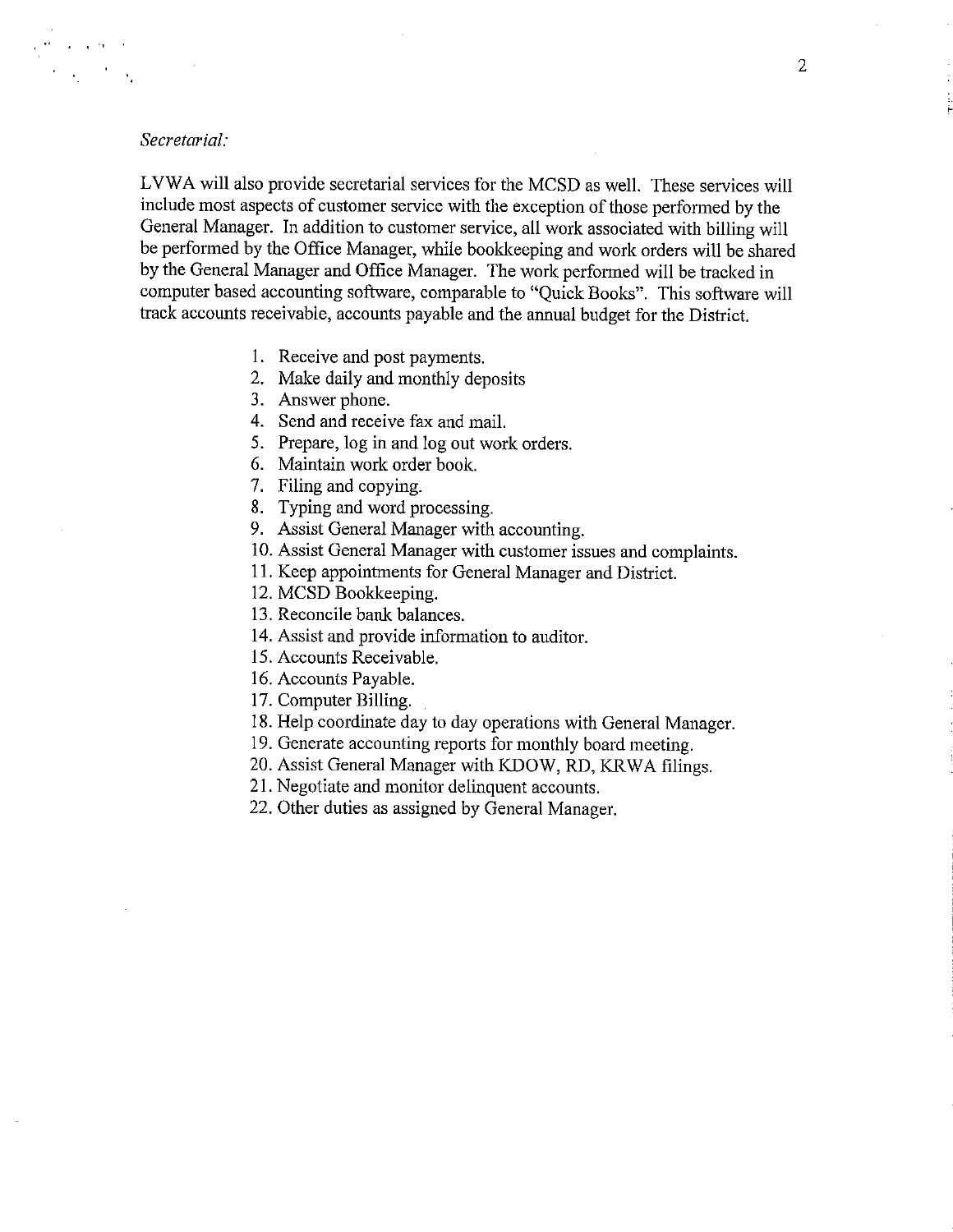# *Customer Billing, Bookkeeping, Budgeting, etc:*

Finances may be the most important contract service that LVWA has to offer to the MCSD. This service would include billing the water customers within the Lake Village service area who now have the privilege of county sewer service. Initially, this would include residents in the Bright Leaf area, just south of Harrodsburg, in Mercer County. The number of connections that would be impacted by the new service is approximately 157 residents. This number includes a golf resort, (2) hotels, a restaurant, gas station, 3 businesses, a mobile home park, 55 condominium units, and several homes within Bright Leaf Estates Subdivision. The project eliminates 4 package plants which results in the new sewer service being offered by the District. Lake Village would play a critical role in the process. The billing would be conducted through the existing billing package that LVWA utilizes, "Inhance Small Business". The program has the capability to enter a sewer rate code for each 1000 gallons of water used for the selected accounts, being all who are in the Bright Leaf area. Once this rate code has been entered into the system the impacted accounts will automatically combine the sewer charges with the water charges and mailed to each customer, which would then follow normal office procedures at LVWA for collecting accounts receivable. The most efficient procedure for LVWA and for the District's bookkeeping would be to track sewer revenue through the month and when the monthly reports are totaled, the income for the MCSD would then be paid out in one check from LVWA to the MCSD.

Another aspect of finances that should be considered when developing the service contract is the incorporation of the District's finances into the LVWA accounting system. LVWA utilizes this software for all of its accounting practices. The accounts receivable, accounts payable and monthly and annual budgets are tracked through the software in a ·"user friendly" format. Using this accounting software would enable the District to view monthly a "Profit & Loss Statement", "Balance Sheet" for total checking and savings as well as assets and liabilities, "Statement of Cash Flows", "Profit & Loss Budget vs. Actual" and "Profit & Loss Budget Performance". These reports are very beneficial to the overall scheme of how the business operates, whether you are viewing peak usage months or how much income or expenses one should forecast for any given period of time.